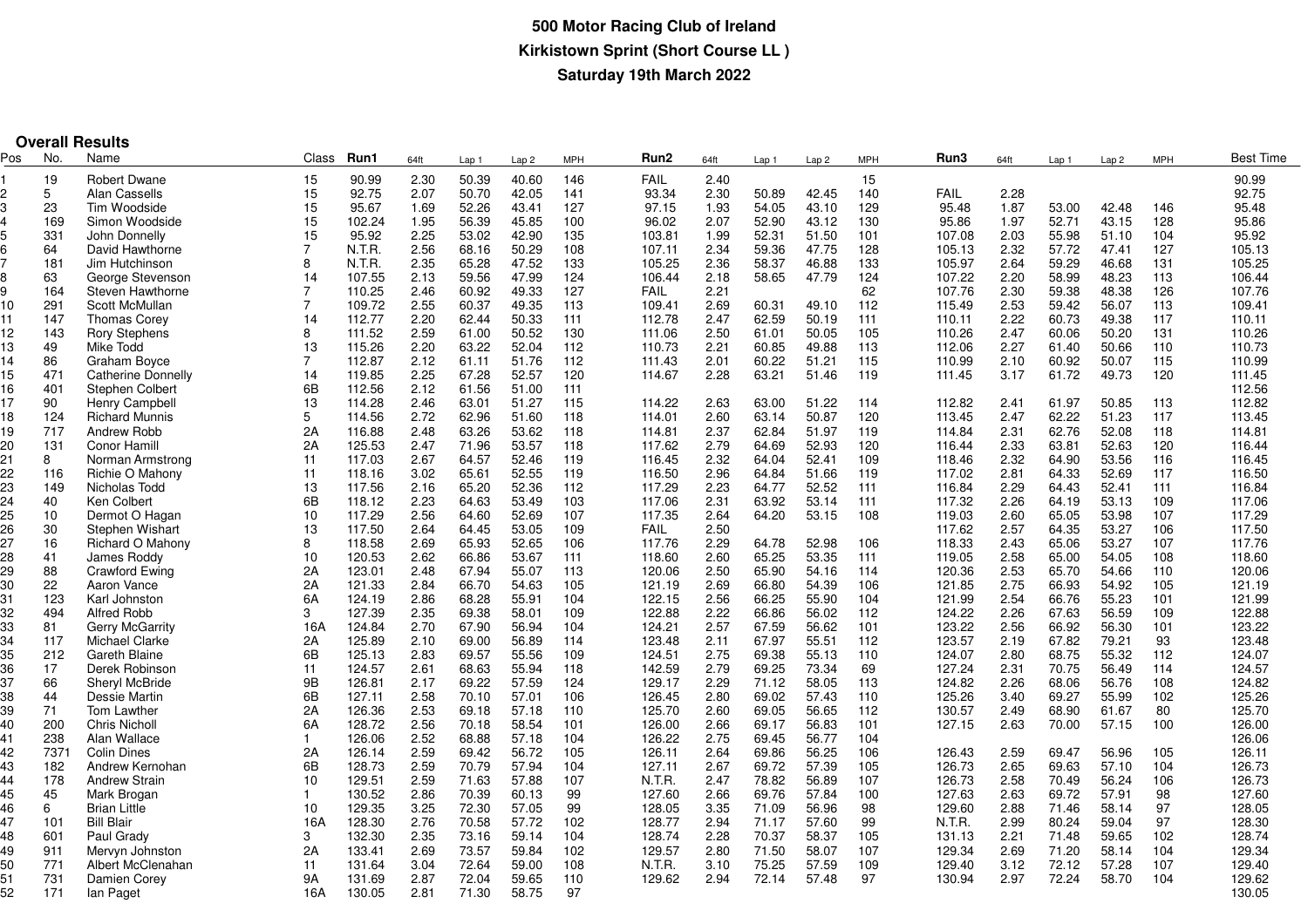#### **Overall Results - Continued**

| 53 | 140 | Aidan Savage             | 2A  | 130.53      | 3.05 | 71.35 | 59.18 | 99  | 130.14      | 3.03 | 71.61 | 58.53 | 100 | 130.79 | 2.82 |       |       | 98  | 130.14      |
|----|-----|--------------------------|-----|-------------|------|-------|-------|-----|-------------|------|-------|-------|-----|--------|------|-------|-------|-----|-------------|
| 54 | 60  | Tony Grady               | 3   | 131.54      | 2.14 | 71.82 | 59.72 | 97  | 130.20      | 2.13 | 71.35 | 58.85 | 105 |        |      |       |       |     | 130.20      |
| 55 | 246 | James Lightbody          | 6B  | 133.65      | 2.53 | 73.66 | 59.99 | 104 | 131.71      | 2.82 | 72.20 | 59.51 | 103 | 130.58 | 3.01 | 71.84 | 58.74 | 106 | 130.58      |
| 56 | 15  | Paul Magill              | 2B  | 132.54      | 2.49 | 72.58 | 59.96 | 95  | 131.96      | 2.46 | 71.89 | 60.07 | 95  | 131.24 | 2.42 | 71.45 | 59.79 | 94  | 131.24      |
| 57 | 50  | lan Thompson             | 2A  | <b>FAIL</b> | 2.38 | 68.66 |       |     | 131.70      | 2.34 | 69.52 | 62.18 | 68  |        |      |       |       |     | 131.70      |
| 58 | 52  | George McMillen          | 2B  | 134.82      | 2.42 | 73.72 | 61.10 | 98  | 132.11      | 2.49 | 71.97 | 60.14 | 99  | 132.62 | 2.48 | 72.32 | 60.30 | 98  | 132.11      |
| 59 | 360 | Kevin McNamee            | 2B  | 134.97      | 2.59 | 73.90 | 61.07 | 93  | 132.76      | 2.60 | 72.16 | 60.60 | 89  | 132.28 | 2.52 | 71.93 | 60.35 | 93  | 132.28      |
| 60 | 173 | Mervyn Getty             | 16A | 135.04      | 2.63 | 74.45 | 60.59 | 96  | 134.28      | 2.40 | 73.33 | 60.95 | 95  | 133.06 | 2.47 | 73.32 | 59.74 | 94  | 133.06      |
| 61 | 9   | David Cochrane           | 16A |             |      |       |       |     | 133.85      | 2.51 | 73.66 | 60.19 | 95  | 136.19 | 2.47 | 74.04 | 62.15 | 86  | 133.85      |
| 62 | 95  | Emma Campbell            | 9A  | 135.36      | 2.58 | 74.62 | 60.74 | 94  | 134.20      | 2.53 | 74.26 | 59.94 | 95  | 133.92 | 2.53 | 74.20 | 59.72 | 92  | 133.92      |
| 63 | 35  | Amy Hawthorne            | 2A  | 134.17      | 2.76 | 74.60 | 59.57 | 104 | 133.95      | 2.76 | 73.85 | 60.10 | 105 | 136.26 | 2.84 | 75.56 | 60.70 | 103 | 133.95      |
| 64 | 114 | Jason Frazer             | 9A  | 135.86      | 2.52 | 74.60 | 61.26 | 92  | 134.80      | 2.70 | 73.68 | 61.12 | 94  | 134.43 | 2.67 | 73.00 | 61.43 | 93  | 134.43      |
| 65 | 80  | James Schofield          | 6A  | 134.85      | 2.95 | 74.06 | 60.79 | 94  | 135.26      | 2.95 | 74.55 | 60.71 | 96  | 136.87 | 2.90 | 74.46 | 62.41 | 94  | 134.85      |
| 66 | 133 | <b>Ruth Nugent</b>       | 6B  | 137.01      | 3.13 | 75.67 | 61.34 | 92  | 135.61      | 2.84 | 74.37 | 61.24 | 92  | 137.04 | 2.97 | 75.40 | 61.64 | 91  | 135.61      |
| 67 | 72  | lan McCullough           | 16A | 140.93      | 2.81 | 78.16 | 62.77 | 98  | 142.81      | 2.88 | 79.35 | 63.46 | 97  | 164.87 | 2.83 | 77.32 | 87.55 | 44  | 140.93      |
| 68 | 3   | Kathy McDade             |     | 146.76      | 3.61 | 81.26 | 65.50 | 87  | 141.80      | 3.19 | 77.50 | 64.30 | 88  | 142.10 | 3.15 | 77.69 | 64.41 | 86  | 141.80      |
| 69 | 33  | Daniel Campbell          | 9A  | 141.97      | 2.46 | 63.07 | 78.90 | 35  |             |      |       |       |     |        |      |       |       |     | 141.97      |
| 70 | 177 | <b>Robert Coulter</b>    | 16B | 151.68      | 2.78 | 83.84 | 67.84 | 101 | 145.05      | 3.05 | 80.39 | 64.66 | 101 | 142.56 | 2.72 | 78.34 | 64.22 | 96  | 142.56      |
| 71 | 83  | Oliver Cormican          | 12  | 155.93      | 3.12 | 87.83 | 68.10 | 103 |             |      |       |       |     |        |      |       |       |     | 155.93      |
| 72 |     | James Stephenson         | 6A  | N.T.R.      |      |       |       |     |             |      |       |       |     |        |      |       |       |     | N.T.R.      |
| 73 | 18  | Alan Griffith            | 10  | N.T.R.      |      |       |       |     |             |      |       |       |     |        |      |       |       |     | N.T.R.      |
| 74 | 174 | Kevin McLaughlin         | 11  | N.T.R.      |      |       |       |     |             |      |       |       |     |        |      |       |       |     | N.T.R.      |
| 75 | 69  | <b>Brian Fitzmaurice</b> | 14  | <b>FAIL</b> | 2.01 |       |       | 79  | <b>FAIL</b> | 2.05 |       |       | 52  | FAIL   | 2.00 |       |       |     | <b>FAIL</b> |
| 76 | 224 | <b>Trevor Roberts</b>    |     | <b>FAIL</b> |      |       |       |     |             |      |       |       |     |        |      |       |       |     | <b>FAIL</b> |
| 77 | 500 | Ashley Lamont            |     |             |      |       |       |     |             |      |       |       |     |        |      |       |       |     |             |
| 78 | 414 | John McNamara            | 14  |             |      |       |       |     |             |      |       |       |     |        |      |       |       |     |             |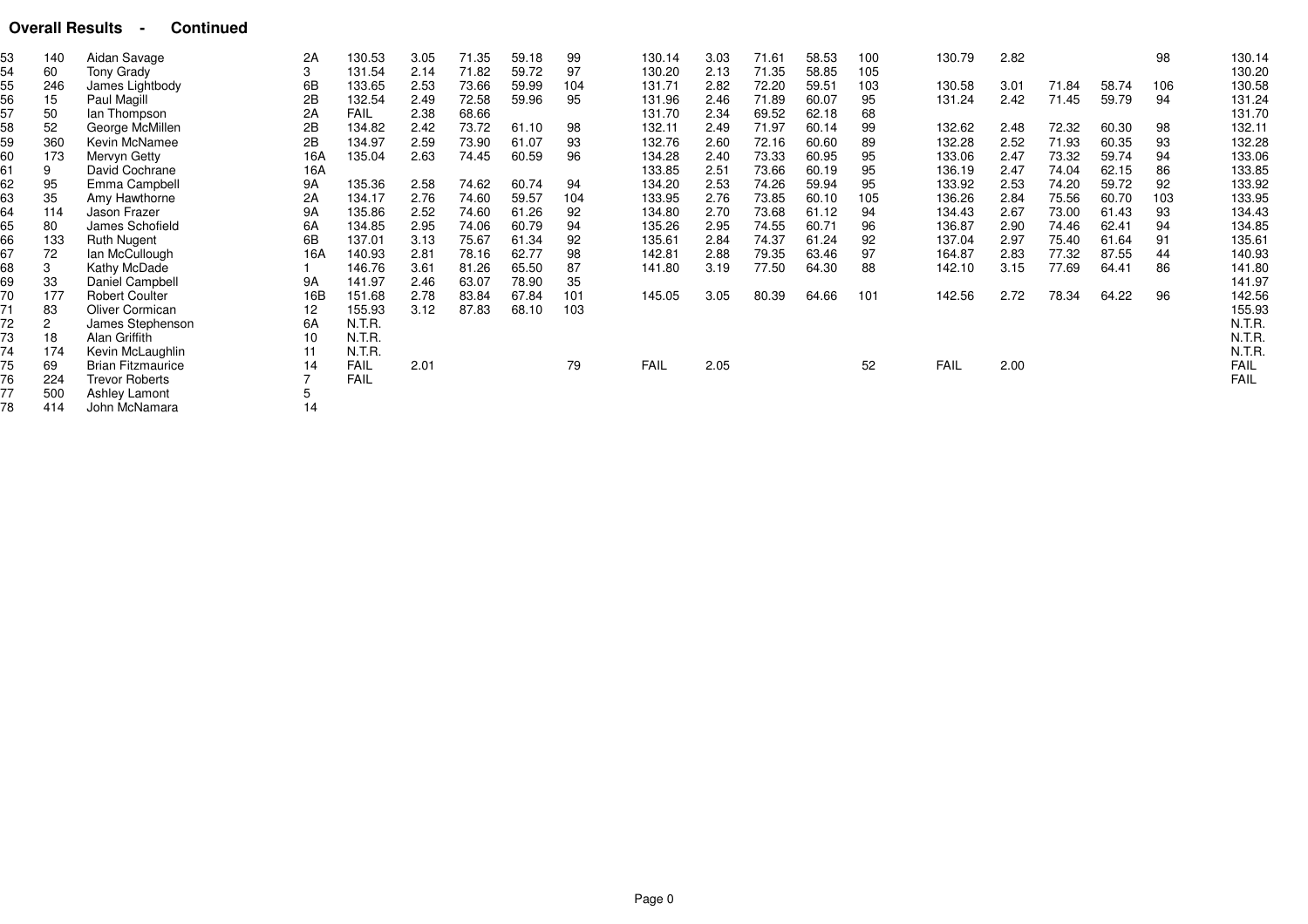|  |  | Class 1 Road Going Series Production Cars up to 1700cc 2WD only |  |  |  |
|--|--|-----------------------------------------------------------------|--|--|--|
|  |  |                                                                 |  |  |  |

| Pos | No.                  | Name                                                                   | Car                  | Run 1       | Run 2  | Run 3  | <b>Best Time</b> |
|-----|----------------------|------------------------------------------------------------------------|----------------------|-------------|--------|--------|------------------|
|     | 238                  | Alan Wallace                                                           | 1.6 Honda Del Sol    | 126.06      | 126.22 |        | 126.06           |
| 2   | 45                   | Mark Brogan                                                            | 1.6 Citroen Saxo     | 130.52      | 127.60 | 127.63 | 127.60           |
| 3   | 3                    | Kathy McDade                                                           | Honda Civic          | 146.76      | 141.80 | 142.10 | 141.80           |
|     |                      |                                                                        |                      |             |        |        |                  |
|     |                      | Class 2A Road Going Series Production Cars over 1700cc 2WD only        |                      |             |        |        |                  |
| Pos | No.                  | Name                                                                   | Car                  | Run 1       | Run 2  | Run 3  | <b>Best Time</b> |
|     | 717                  | Andrew Robb                                                            | 3.2 BMW M3           | 116.88      | 114.81 | 114.84 | 114.81           |
|     | 131                  | Conor Hamill                                                           | 3.2 BMW M3           | 125.53      | 117.62 | 116.44 | 116.44           |
|     | 88                   | <b>Crawford Ewing</b>                                                  | 2.0 Renault Megane   | 123.01      | 120.06 | 120.36 | 120.06           |
|     | 22                   | Aaron Vance                                                            | 2.0 Renault Clio     | 121.33      | 121.19 | 121.85 | 121.19           |
|     | 117                  | Michael Clarke                                                         | 1.8 Lotus Elise      | 125.89      | 123.48 | 123.57 | 123.48           |
|     | 71                   | Tom Lawther                                                            | 3.9 Rover SD1        | 126.36      | 125.70 | 130.57 | 125.70           |
|     | 7371                 | <b>Colin Dines</b>                                                     | 20 Renault Clio      | 126.14      | 126.11 | 126.43 | 126.11           |
|     | 911                  | Mervyn Johnston                                                        | 1.6 BMW Mini         | 133.41      | 129.57 | 129.34 | 129.34           |
| 9   | 140                  | Aidan Savage                                                           | 1.9 Skoda Fabia      | 130.53      | 130.14 | 130.79 | 130.14           |
| 10  | 50                   | lan Thompson                                                           | 3.2 Porsche Boxster  | <b>FAIL</b> | 131.70 |        | 131.70           |
| 11  | 35                   | Amy Hawthorne                                                          | Renault Clio 172     | 134.17      | 133.95 | 136.26 | 133.95           |
|     |                      |                                                                        |                      |             |        |        |                  |
|     |                      | <b>Class 2B Road Going Series Production Cars over 1700cc 2WD only</b> |                      |             |        |        |                  |
| Pos | No.                  | Name                                                                   | Car                  | Run 1       | Run 2  | Run 3  | <b>Best Time</b> |
|     | 15                   | Paul Magill                                                            | 1.8 Mazda MX5        | 132.54      | 131.96 | 131.24 | 131.24           |
| 2   | 52                   | George McMillen                                                        | 1.8 Mazda MX5        | 134.82      | 132.11 | 132.62 | 132.11           |
| 3   | 360                  | Kevin McNamee                                                          | 1.8 Mazda MX5        | 134.97      | 132.76 | 132.28 | 132.28           |
|     |                      |                                                                        |                      |             |        |        |                  |
|     |                      | <b>Class 3 Road Going Series Production Cars 4WD</b>                   |                      |             |        |        |                  |
| Pos | No.                  | Name                                                                   | Car                  | Run 1       | Run 2  | Run 3  | <b>Best Time</b> |
|     | 494                  | Alfred Robb                                                            | 1.6 Toyota Yaris     | 127.39      | 122.88 | 124.22 | 122.88           |
|     | 601                  | Paul Grady                                                             | 2.0 Subaru Impreza   | 132.30      | 128.74 | 131.13 | 128.74           |
| 3   | 60                   | Tony Grady                                                             | 2.0 Subaru Impreza   | 131.54      | 130.20 |        | 130.20           |
|     |                      |                                                                        |                      |             |        |        |                  |
|     |                      | <b>Class 5 All other Road Going Specialist Production Cars</b>         |                      |             |        |        |                  |
| Pos | No.                  | Name                                                                   | Car                  | Run 1       | Run 2  | Run 3  | <b>Best Time</b> |
|     | 124                  | <b>Richard Munnis</b>                                                  | 1.4 Westfield Suzuki | 114.56      | 114.01 | 113.45 | 113.45           |
| 2   | 500                  | Ashley Lamont                                                          | 2.0 Caterham R500    |             |        |        |                  |
|     |                      |                                                                        |                      |             |        |        |                  |
|     |                      | Class 6A Modified Series Production Cars 2V 2WD only                   |                      |             |        |        |                  |
| Pos | No.                  | Name                                                                   | Car                  | Run 1       | Run 2  | Run 3  | <b>Best Time</b> |
|     | 123                  | Karl Johnston                                                          | 1.4 BL Mini          | 124.19      | 122.15 | 121.99 | 121.99           |
|     | 200                  | Chris Nicholl                                                          | 1.4 BL Mini          | 128.72      | 126.00 | 127.15 | 126.00           |
|     | 80                   | James Schofield                                                        | 1.9 Peugeot 205      | 134.85      | 135.26 | 136.87 | 134.85           |
|     | $\mathbf{2}^{\circ}$ | James Stephenson                                                       | 1.1 Hillman Imp      | N.T.R.      |        |        | N.T.R.           |
|     |                      |                                                                        |                      |             |        |        |                  |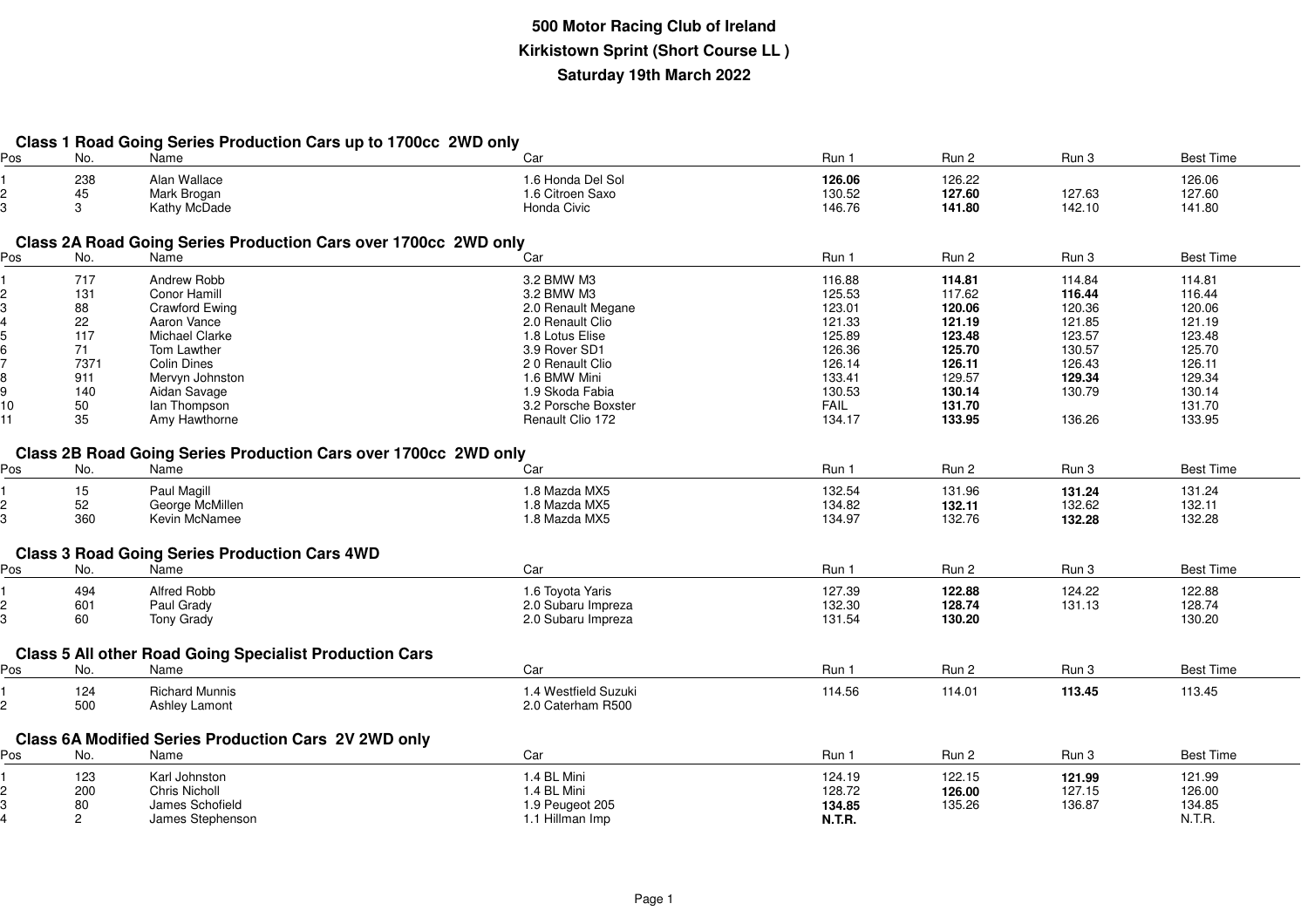| <b>Class 6B Modified Series Production Cars Multi valve 2WD only</b> |  |  |
|----------------------------------------------------------------------|--|--|
|----------------------------------------------------------------------|--|--|

| Pos | No. | Name                                                                                 | Car                  | Run 1         | Run 2  | Run 3  | <b>Best Time</b> |
|-----|-----|--------------------------------------------------------------------------------------|----------------------|---------------|--------|--------|------------------|
|     | 401 | <b>Stephen Colbert</b>                                                               | 2.2 Sunbeam Lotus    | 112.56        |        |        | 112.56           |
|     | 40  | Ken Colbert                                                                          | 2.2 Sunbeam Lotus    | 118.12        | 117.06 | 117.32 | 117.06           |
|     | 212 | Gareth Blaine                                                                        | 2.5 Ford Focus       | 125.13        | 124.51 | 124.07 | 124.07           |
|     | 44  | Dessie Martin                                                                        | 2.0 Honda Civic      | 127.11        | 126.45 | 125.26 | 125.26           |
|     | 182 | Andrew Kernohan                                                                      | 2.0 Renault Clio     | 128.73        | 127.11 | 126.73 | 126.73           |
|     | 246 | James Lightbody                                                                      | 1.6 BMW Mini         | 133.65        | 131.71 | 130.58 | 130.58           |
|     | 133 | <b>Ruth Nugent</b>                                                                   | 1.6 BMW Mini         | 137.01        | 135.61 | 137.04 | 135.61           |
|     |     |                                                                                      |                      |               |        |        |                  |
|     |     | <b>Class 7 Modified Specialist Production cars 2WD only</b>                          |                      |               |        |        |                  |
| Pos | No. | Name                                                                                 | Car                  | Run 1         | Run 2  | Run 3  | <b>Best Time</b> |
|     | 64  | David Hawthorne                                                                      | 1.3 Westfield Suzuki | N.T.R.        | 107.11 | 105.13 | 105.13           |
|     | 164 | Steven Hawthorne                                                                     | 1.3 Westfield Suzuki | 110.25        | FAIL   | 107.76 | 107.76           |
|     | 291 | Scott McMullan                                                                       | 1.0 Reis Aero Honda  | 109.72        | 109.41 | 115.49 | 109.41           |
|     | 86  | Graham Boyce                                                                         | 2.0 DAX Honda        | 112.87        | 111.43 | 110.99 | 110.99           |
|     | 224 | <b>Trevor Roberts</b>                                                                | 1.3 Westfield Suzuki | <b>FAIL</b>   |        |        | <b>FAIL</b>      |
|     |     |                                                                                      |                      |               |        |        |                  |
| Pos | No. | Class 8 Sports Libre Special Saloon Cars up to 1400cc 2WD only<br>Name               | Car                  | Run 1         | Run 2  | Run 3  | <b>Best Time</b> |
|     |     |                                                                                      |                      |               |        |        |                  |
|     | 181 | Jim Hutchinson                                                                       | 2.0 Ford Escort      | N.T.R.        | 105.25 | 105.97 | 105.25           |
|     | 143 | <b>Rory Stephens</b>                                                                 | 2.0 Ford Escort      | 111.52        | 111.06 | 110.26 | 110.26           |
|     | 16  | Richard O Mahony                                                                     | 2.0 SHP Escort       | 118.58        | 117.76 | 118.33 | 117.76           |
|     |     |                                                                                      |                      |               |        |        |                  |
|     |     | Class 9A Sports Libre Saloon Sports GT Cars 2WD only                                 |                      |               |        |        |                  |
| Pos | No. | Name                                                                                 | Car                  | Run 1         | Run 2  | Run 3  | <b>Best Time</b> |
|     | 731 | Damien Corey                                                                         | 2.0 Austin Mini      | 131.69        | 129.62 | 130.94 | 129.62           |
|     | 95  | Emma Campbell                                                                        | Peugeot 106          | 135.36        | 134.20 | 133.92 | 133.92           |
|     | 114 | Jason Frazer                                                                         | 1.4 Metro GTi        | 135.86        | 134.80 | 134.43 | 134.43           |
|     | 33  | Daniel Campbell                                                                      | 2.5 Toyota Starlet   | 141.97        |        |        | 141.97           |
|     |     |                                                                                      |                      |               |        |        |                  |
|     |     | Class 9B Sports Libre Closed Wheel Sports Racing Cars 2WD Only                       |                      |               |        |        |                  |
| Pos | No. | Name                                                                                 | Car                  | Run 1         | Run 2  | Run 3  | <b>Best Time</b> |
|     | 66  | Sheryl McBride                                                                       | Global GT1           | 126.81        | 129.17 | 124.82 | 124.82           |
|     |     |                                                                                      |                      |               |        |        |                  |
|     |     | Class 10 Sports Libre Rally Cars up to 1650cc Multivalve and 2100cc 8 valve 2WD only |                      |               |        |        |                  |
| Pos | No. | Name                                                                                 | Car                  | Run 1         | Run 2  | Run 3  | <b>Best Time</b> |
|     | 10  | Dermot O Hagan                                                                       | 1.6 Honda Civic      | 117.29        | 117.35 | 119.03 | 117.29           |
|     | 41  | James Roddy                                                                          | 1.6 Citroen Saxo     | 120.53        | 118.60 | 119.05 | 118.60           |
|     | 178 | Andrew Strain                                                                        | 2.0 Peugeot 205      | 129.51        | N.T.R. | 126.73 | 126.73           |
|     | 6   | <b>Brian Little</b>                                                                  | 2.0 Ford Escort G3   | 129.35        | 128.05 | 129.60 | 128.05           |
|     | 18  | Alan Griffith                                                                        | 2.0 Ford Escort      | <b>N.T.R.</b> |        |        | N.T.R.           |
|     |     |                                                                                      |                      |               |        |        |                  |
|     |     | Class 11 Sports Libre Rally Cars over 1650cc Multivalve and 2100cc 8 valve 2WD only  |                      |               |        |        |                  |
| Pos | No. | Name                                                                                 | Car                  | Run 1         | Run 2  | Run 3  | <b>Best Time</b> |
|     | 8   | Norman Armstrong                                                                     | 2.0 Ford Escort      | 117.03        | 116.45 | 118.46 | 116.45           |
|     | 116 | Richie O Mahony                                                                      | 2.0 Ford Escort      | 118.16        | 116.50 | 117.02 | 116.50           |
|     |     |                                                                                      |                      |               |        |        |                  |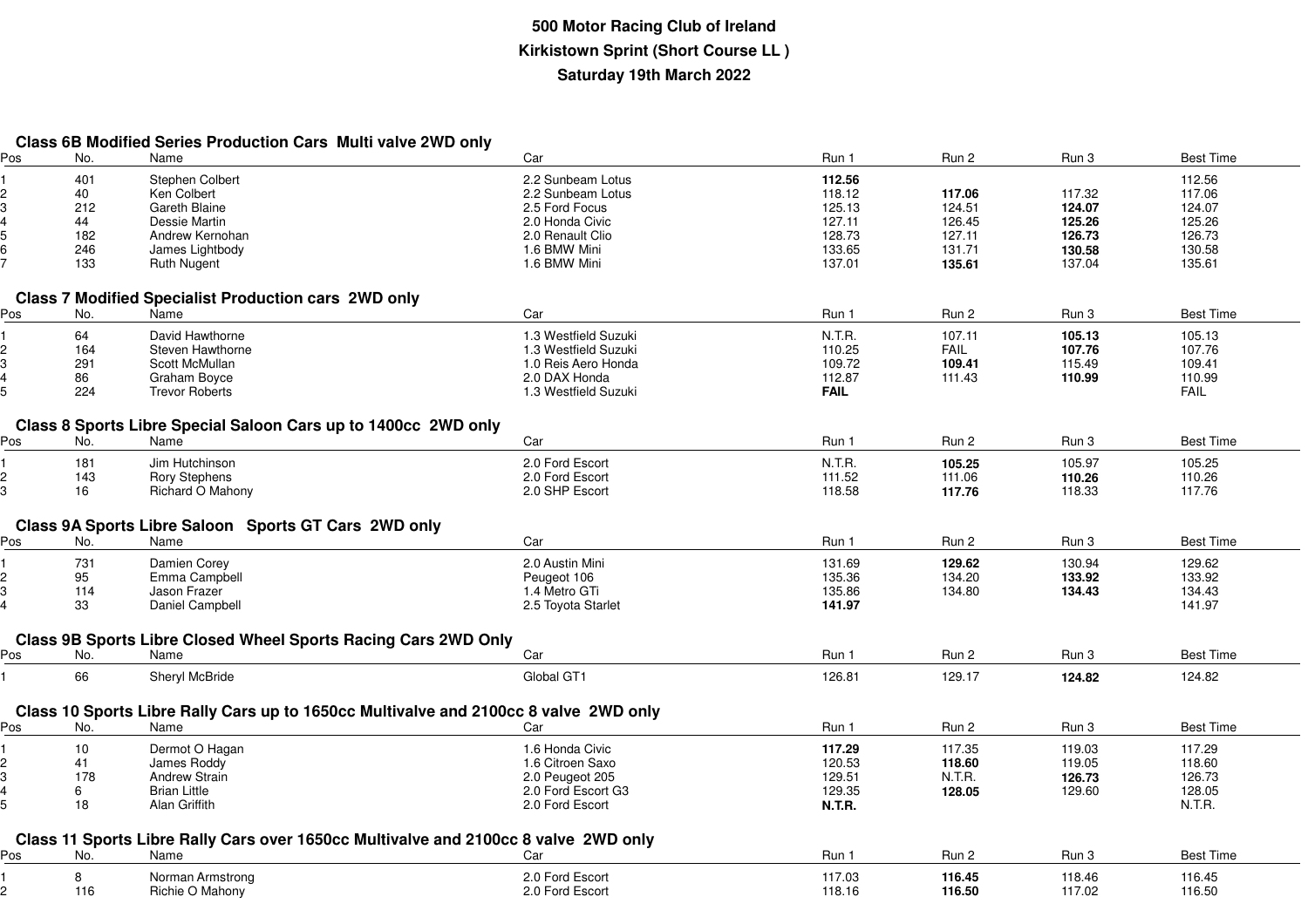| Class 11 |     | Continued         |                    |               |        |        |        |
|----------|-----|-------------------|--------------------|---------------|--------|--------|--------|
|          |     | Derek Robinson    | 2.0 Talbot Sunbeam | 124.57        | 142.59 | 127.24 | 124.57 |
|          | 771 | Albert McClenahan | 2.0 Ford Sierra    | 131.64        | N.T.R. | 129.40 | 129.40 |
|          | 174 | Kevin McLaughlin  | Vauxhall Nova      | <b>N.T.R.</b> |        |        | N.T.R. |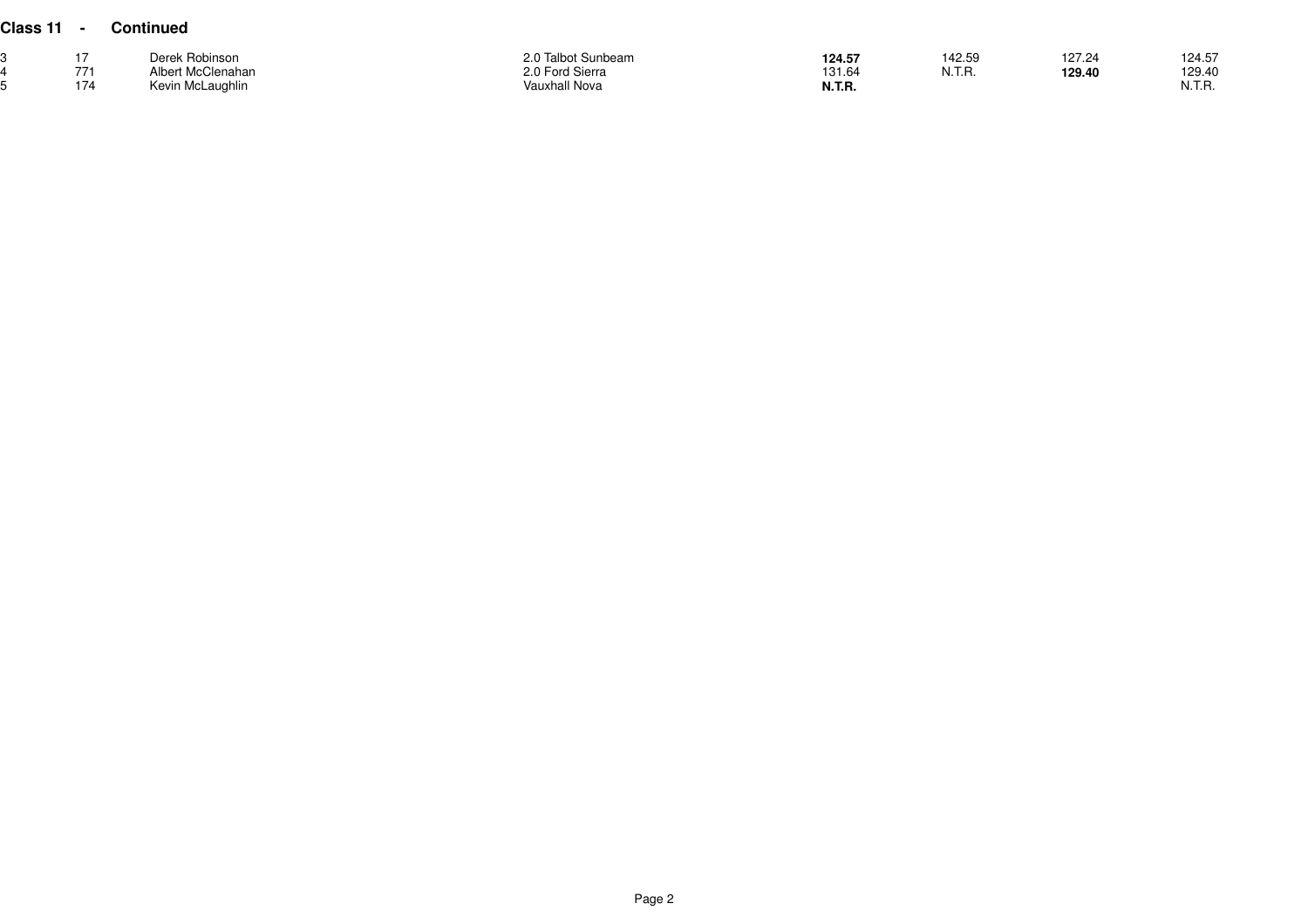|     |     | Class 12 All other 4WD Sports Libre Cars                        |                                                                              |        |             |             |             |                  |
|-----|-----|-----------------------------------------------------------------|------------------------------------------------------------------------------|--------|-------------|-------------|-------------|------------------|
| Pos | No. | Name                                                            | Car                                                                          |        | Run 1       | Run 2       | Run 3       | <b>Best Time</b> |
|     | 83  | Oliver Cormican                                                 | 2.0 Mitsubishi Evo                                                           |        | 155.93      |             |             | 155.93           |
|     |     |                                                                 |                                                                              |        |             |             |             |                  |
|     |     |                                                                 | Class 13 Racing Cars complying with Formula VW or Club Formula Ford (FF1600) |        |             |             |             |                  |
| Pos | No. | Name                                                            | Car                                                                          |        | Run 1       | Run 2       | Run 3       | <b>Best Time</b> |
|     |     |                                                                 |                                                                              |        |             |             |             |                  |
|     | 49  | Mike Todd                                                       | 1.6 Mondiale M89S                                                            |        | 115.26      | 110.73      | 112.06      | 110.73           |
| 2   | 90  | Henry Campbell                                                  | 1.6 Reynard FF89                                                             |        | 114.28      | 114.22      | 112.82      | 112.82           |
| 3   | 149 | Nicholas Todd                                                   | 1.6 Mondiale M89S                                                            |        | 117.56      | 117.29      | 116.84      | 116.84           |
|     | 30  | Stephen Wishart                                                 | 1.6 Swift SC96                                                               |        | 117.50      | <b>FAIL</b> | 117.62      | 117.50           |
|     |     |                                                                 |                                                                              |        |             |             |             |                  |
|     |     |                                                                 | Class 14 Racing Cars up to 2000cc 8 valve or up to 1400cc multivalve         |        |             |             |             |                  |
| Pos | No. | Name                                                            | Car                                                                          |        | Run 1       | Run 2       | Run 3       | <b>Best Time</b> |
|     | 63  | George Stevenson                                                | 1.4 Force PT                                                                 |        | 107.55      | 106.44      | 107.22      | 106.44           |
| 2   | 147 | Thomas Corey                                                    | 2.0 Reynard SF80                                                             |        | 112.77      | 112.78      | 110.11      | 110.11           |
| 3   | 471 | <b>Catherine Donnelly</b>                                       | 1.4 Delta T91                                                                |        | 119.85      | 114.67      | 111.45      | 111.45           |
|     | 69  | <b>Brian Fitzmaurice</b>                                        | 1.4 Force 9 Suzuki                                                           |        | <b>FAIL</b> | <b>FAIL</b> | <b>FAIL</b> | <b>FAIL</b>      |
| 5   | 414 | John McNamara                                                   | 1.4 Magapin Kawasaki                                                         |        |             |             |             |                  |
|     |     |                                                                 |                                                                              |        |             |             |             |                  |
|     |     | <b>Class 15 All other Racing Cars</b>                           |                                                                              |        |             |             |             |                  |
| Pos | No. | Name                                                            | Car                                                                          |        | Run 1       | Run 2       | Run 3       | <b>Best Time</b> |
|     | 19  | <b>Robert Dwane</b>                                             | 1.3 OMS Suzuki                                                               |        | 90.99       | FAIL        |             | 90.99            |
| 2   | 5   | Alan Cassells                                                   | 1.3 OMS Suzuki                                                               |        | 92.75       | 93.34       | FAIL        | 92.75            |
| 3   | 23  | Tim Woodside                                                    | 2.7 Pilbeam MP82                                                             |        | 95.67       | 97.15       | 95.48       | 95.48            |
| 4   | 169 | Simon Woodside                                                  | Philbeam Mp82                                                                |        | 102.24      | 96.02       | 95.86       | 95.86            |
|     | 331 | John Donnelly                                                   | 2.5 Pilbeam MP62                                                             |        | 95.92       | 103.81      | 107.08      | 95.92            |
|     |     |                                                                 |                                                                              |        |             |             |             |                  |
|     |     | <b>Class 16A Road Going Historic Saloons and Sportscars</b>     |                                                                              |        |             |             |             |                  |
| Pos | No. | Name                                                            | Car                                                                          |        | Run 1       | Run 2       | Run 3       | <b>Best Time</b> |
|     |     |                                                                 |                                                                              |        |             |             |             |                  |
|     | 81  | Gerry McGarrity                                                 | 1.4 BL Mini                                                                  |        | 124.84      | 124.21      | 123.22      | 123.22           |
| 2   | 101 | <b>Bill Blair</b>                                               | 1.4 BL Mini                                                                  |        | 128.30      | 128.77      | N.T.R.      | 128.30           |
| 3   | 171 | lan Paget                                                       | 1.4 BL Mini                                                                  |        | 130.05      |             |             | 130.05           |
|     | 173 | Mervyn Getty                                                    | 2.0 MGB Sebring                                                              |        | 135.04      | 134.28      | 133.06      | 133.06           |
| 5   | 9   | David Cochrane                                                  | 1.6 Ford Escort                                                              |        |             | 133.85      | 136.19      | 133.85           |
|     | 72  | lan McCullough                                                  | 1.6 Lotus Elan                                                               |        | 140.93      | 142.81      | 164.87      | 140.93           |
|     |     | <b>Class 16B Non Road Going Historic Saloons and Sportscars</b> |                                                                              |        |             |             |             |                  |
| Pos | No. | Name                                                            | Car                                                                          |        | Run 1       | Run 2       | Run 3       | <b>Best Time</b> |
|     |     |                                                                 |                                                                              |        |             |             |             |                  |
|     | 177 | <b>Robert Coulter</b>                                           | 1.6 Lotus Cortina                                                            |        | 151.68      | 145.05      | 142.56      | 142.56           |
|     |     |                                                                 |                                                                              |        |             |             |             |                  |
|     |     | <b>Class H Heaslip Ladies Challenge Trophy</b>                  |                                                                              |        |             |             |             |                  |
| Pos | No. | Name                                                            | Car                                                                          |        | Run 1       | Run 2       | Run 3       | Factor           |
|     | 471 | Catherine Donnelly                                              | 1.4 Delta T91                                                                | 86.70  | 119.85      | 114.67      | 111.45      | .78              |
|     | 66  | Sheryl McBride                                                  | Global GT1                                                                   | 87.24  | 126.81      | 129.17      | 124.82      | .70              |
| 3   | 35  | Amy Hawthorne                                                   | Renault Clio 172                                                             | 87.60  | 134.17      | 133.95      | 136.26      | .65              |
|     | 95  | Emma Campbell                                                   | Peugeot 106                                                                  | 88.25  | 135.36      | 134.20      | 133.92      | .66              |
|     | 133 | <b>Ruth Nugent</b>                                              | 1.6 BMW Mini                                                                 | 119.47 | 137.01      | 135.61      | 137.04      | .88              |